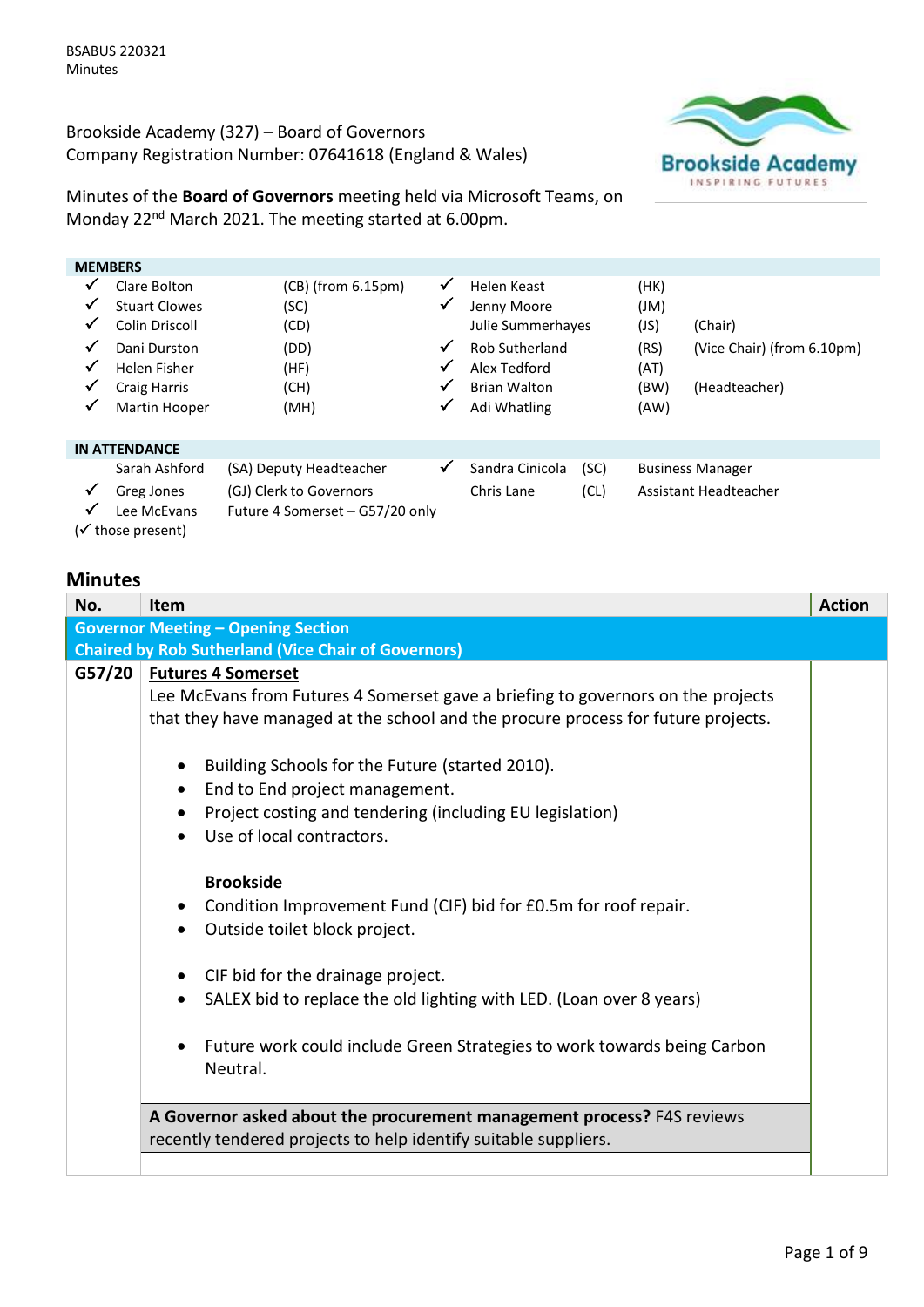| No.    | <b>Item</b>                                                                                                                                      | <b>Action</b> |
|--------|--------------------------------------------------------------------------------------------------------------------------------------------------|---------------|
|        | Higher value projects require 3 tenders which F4S review to identify the most                                                                    |               |
|        | compliant and best value tender.                                                                                                                 |               |
|        |                                                                                                                                                  |               |
|        | A Governor asked about Community Benefit? F4S is a Community Enterprise<br>Company and is able to put money back into schools to help with bids. |               |
|        |                                                                                                                                                  |               |
|        | Governors thanked Lee for his briefing.                                                                                                          |               |
|        |                                                                                                                                                  |               |
|        |                                                                                                                                                  |               |
| G58/20 | <b>Welcome</b>                                                                                                                                   |               |
|        | The Vice Chair welcomed everyone to the meeting.                                                                                                 |               |
|        |                                                                                                                                                  |               |
|        | a) Apologies for absence                                                                                                                         |               |
|        | Apologies were accepted from Julie Summerhayes.                                                                                                  |               |
|        | The Clerk advised that with 13 of the 14 Governors present the meeting was                                                                       |               |
|        | quorate.                                                                                                                                         |               |
|        |                                                                                                                                                  |               |
|        | b) Declarations of Interest<br>Rob Sutherland - Business Manager at Crispin School                                                               |               |
|        |                                                                                                                                                  |               |
|        |                                                                                                                                                  |               |
| G59/20 | <b>Headteachers Report</b>                                                                                                                       |               |
|        |                                                                                                                                                  |               |
|        | a) Headteachers report<br>The headteacher highlighted the main points of his report circulated with the                                          |               |
|        | papers for this meeting.                                                                                                                         |               |
|        |                                                                                                                                                  |               |
|        | <b>Attendance</b>                                                                                                                                |               |
|        | Overall attendance is at 94.5% which is creeping up now that all pupils<br>have returned to school.                                              |               |
|        |                                                                                                                                                  |               |
|        | Safeguarding                                                                                                                                     |               |
|        | There has been a significant rise in "Other Concerns" that have been                                                                             |               |
|        | identified by staff phoning home during term 4.                                                                                                  |               |
|        | The Headteacher noted that this was typical of the experiences of other<br>schools and is reflected in the Parental Survey results.              |               |
|        |                                                                                                                                                  |               |
|        | A Governor asked why the number of active Early Help Assessments                                                                                 |               |
|        | (EHA's) has dropped during term 4? The historical EHA's have been caught                                                                         |               |
|        | up and others have been reclassified by the School.                                                                                              |               |
|        |                                                                                                                                                  |               |
|        | <b>Parental Survey</b><br>The Survey results are very positive with parents being happy that their                                               |               |
|        | children are back at school.                                                                                                                     |               |
|        |                                                                                                                                                  |               |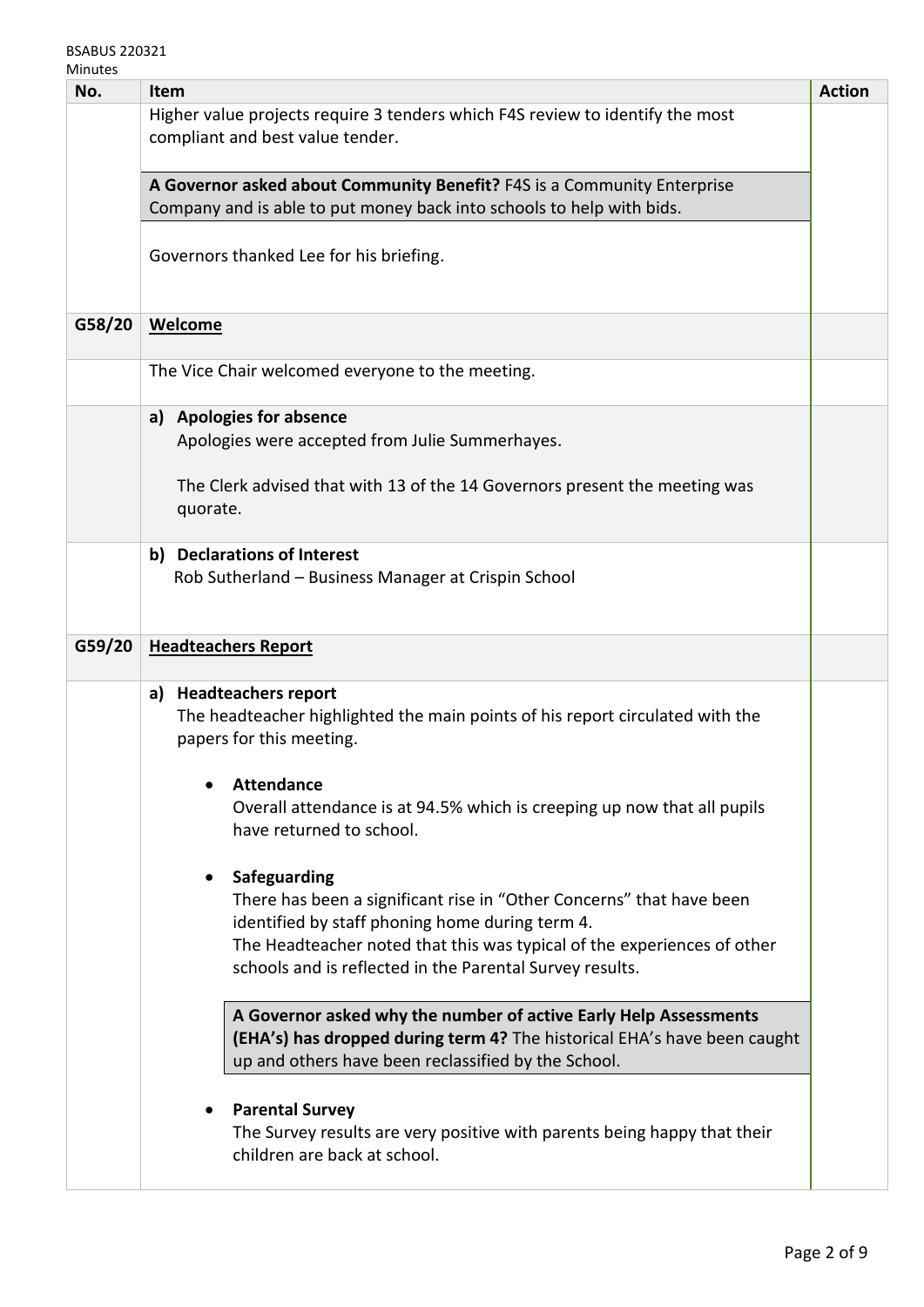# BSABUS 220321

| Minutes                 |                                                                                                                                                                                                                                                                                               |                                                                                                                                                                                                                                                    |               |  |  |
|-------------------------|-----------------------------------------------------------------------------------------------------------------------------------------------------------------------------------------------------------------------------------------------------------------------------------------------|----------------------------------------------------------------------------------------------------------------------------------------------------------------------------------------------------------------------------------------------------|---------------|--|--|
| No.                     | Item                                                                                                                                                                                                                                                                                          |                                                                                                                                                                                                                                                    | <b>Action</b> |  |  |
|                         |                                                                                                                                                                                                                                                                                               | The School has yet to evaluate the impact of the lockdown on learning.                                                                                                                                                                             |               |  |  |
|                         |                                                                                                                                                                                                                                                                                               | A Governor asked about the top 3 priorities for the School? 73% of the<br>responders felt that emotional and peer interactions should be a priority.                                                                                               |               |  |  |
|                         |                                                                                                                                                                                                                                                                                               | The School has started year group assemblies and play times.                                                                                                                                                                                       |               |  |  |
|                         |                                                                                                                                                                                                                                                                                               | Governors discuss how the children were after their return to School. It<br>was noted that the Parent & Family Support Worker (PFSA) and Emotional<br>Literacy Support Assistant (ELSA) were both full up.                                         |               |  |  |
|                         |                                                                                                                                                                                                                                                                                               | A Governor asked if the school could see any differences between those<br>children who attended school and those that were educated at home?<br>Classroom practice is better for those who have been at school. (but is<br>getting better for all) |               |  |  |
|                         |                                                                                                                                                                                                                                                                                               | The children are going to be surveyed after Easter.<br>It was noted that the children who were anxious about school before the<br>lockdown are now more anxious.                                                                                   |               |  |  |
|                         | A Governor asked about the congestion amongst parents during drop off<br>and pick up? Changes have been made to ensure that there are less<br>children accessing via the pinch point down the side of the School.<br>It was noted that the access road cannot be used due to safety concerns. |                                                                                                                                                                                                                                                    |               |  |  |
|                         | $\bullet$                                                                                                                                                                                                                                                                                     | Covid-19<br>There have been no further cases of Covid-19 infection.                                                                                                                                                                                |               |  |  |
|                         | $\bullet$                                                                                                                                                                                                                                                                                     | <b>Clarks Shoes</b><br>Clarks have indicated that they are happy with the re-organisation of the<br>current "Clarks" room for use in an expanded Specialist Provision. A<br>suitable alternative will be provided.                                 |               |  |  |
| <b>Business Section</b> |                                                                                                                                                                                                                                                                                               | <b>Chaired by Rob Sutherland (Business Lead)</b>                                                                                                                                                                                                   |               |  |  |
| <b>BUS</b><br>13/20     | <b>Finances</b>                                                                                                                                                                                                                                                                               |                                                                                                                                                                                                                                                    |               |  |  |
|                         | a)                                                                                                                                                                                                                                                                                            | Financial Update - Month 6<br>The Business Manager highlighted the main points of the financial report<br>circulated with the papers for this meeting.                                                                                             |               |  |  |
|                         |                                                                                                                                                                                                                                                                                               | Projected overspend of £118k against the budget at the end of the year.<br>It was noted that this is due to the extra expenditure of £193k on Capital<br>projects that can be covered by the reserves; leaving a balance of £74k.                  |               |  |  |
|                         |                                                                                                                                                                                                                                                                                               | Mainstream and Specialist funding has been combined into a single<br>balance to provide clarity for the educational spend against other funded<br>areas.                                                                                           |               |  |  |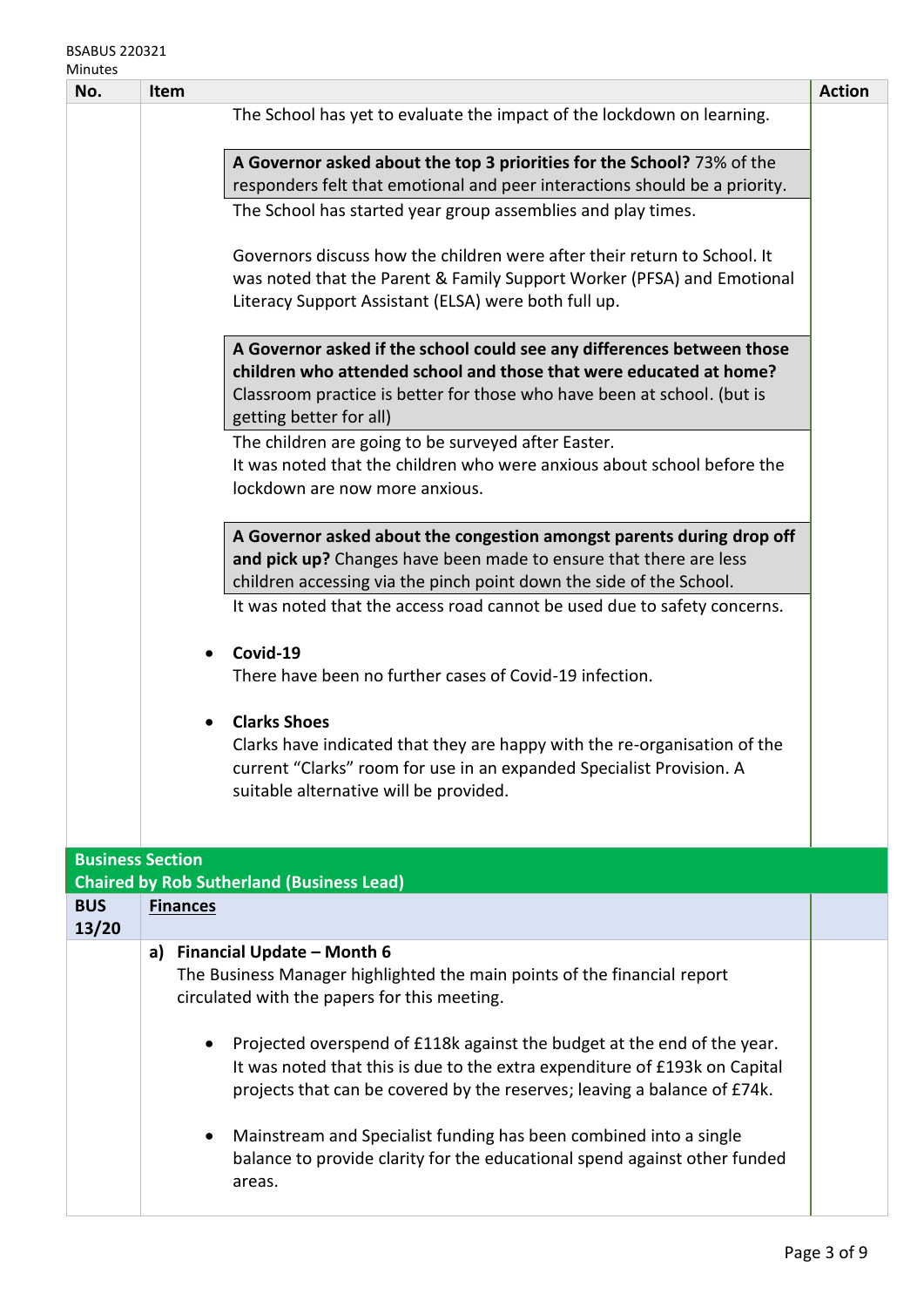### BSABUS 220321 Minutes

| No.                 | Item                                                                                                                                                                                | <b>Action</b> |
|---------------------|-------------------------------------------------------------------------------------------------------------------------------------------------------------------------------------|---------------|
|                     | The projected Carry Forward will be £507k in August 2021.<br>٠                                                                                                                      |               |
|                     | The Nursery is currently showing a deficit of £43k.<br>Numbers are rising and there will be over 50 children each day after 1 <sup>st</sup><br>July 2021.                           |               |
| <b>BUS</b><br>14/20 | <b>Staffing</b>                                                                                                                                                                     |               |
|                     | The Business Manager gave a verbal update.                                                                                                                                          |               |
|                     | Specialist Provision Teacher interviews on Wed 24 <sup>th</sup> March.<br>٠                                                                                                         |               |
|                     | 2 x Nursery Key Workers have been recruited and 1 key worker has resigned.<br>$\bullet$                                                                                             |               |
|                     | Recruitment of a Nursery Supervisor is in progress.<br>٠                                                                                                                            |               |
|                     | The staffing structure is being reviewed for September 2021 along with the<br>$\bullet$<br>staff that are currently on fixed term contracts.                                        |               |
|                     | There has been 1 resignation in the Catering department and recruitment of a<br>$\bullet$<br>replacement is currently on hold.                                                      |               |
| <b>BUS</b><br>15/20 | <b>Premises</b>                                                                                                                                                                     |               |
|                     | <b>Premises Update</b><br>a)<br>The Business Manager gave a verbal update.<br>The Cleaning contract ends in July 2021. The tender process is currently in                           |               |
|                     | progress with 7 requests for tender packs.<br>Tenders close on 23 <sup>rd</sup> April, with a Governors decision by 21 <sup>st</sup> May for start<br>on 1 <sup>st</sup> September. |               |
|                     | b) Capital Projects<br>The Business Manager gave a verbal update.                                                                                                                   |               |
|                     |                                                                                                                                                                                     |               |
|                     | Year 3 boy's toilets<br>Old Medical room $\rightarrow$ new toilets<br>$\bullet$                                                                                                     |               |
|                     | Orcas $\rightarrow$ Specialist Provision classroom.<br>$\bullet$                                                                                                                    |               |
|                     | Clarks room $\rightarrow$ Specialist Provision classroom.<br>Specialist outdoor free flow area.                                                                                     |               |
| <b>BUS</b>          | <b>Health &amp; Safety</b>                                                                                                                                                          |               |
| 16/20               | a) Health & Safety update                                                                                                                                                           |               |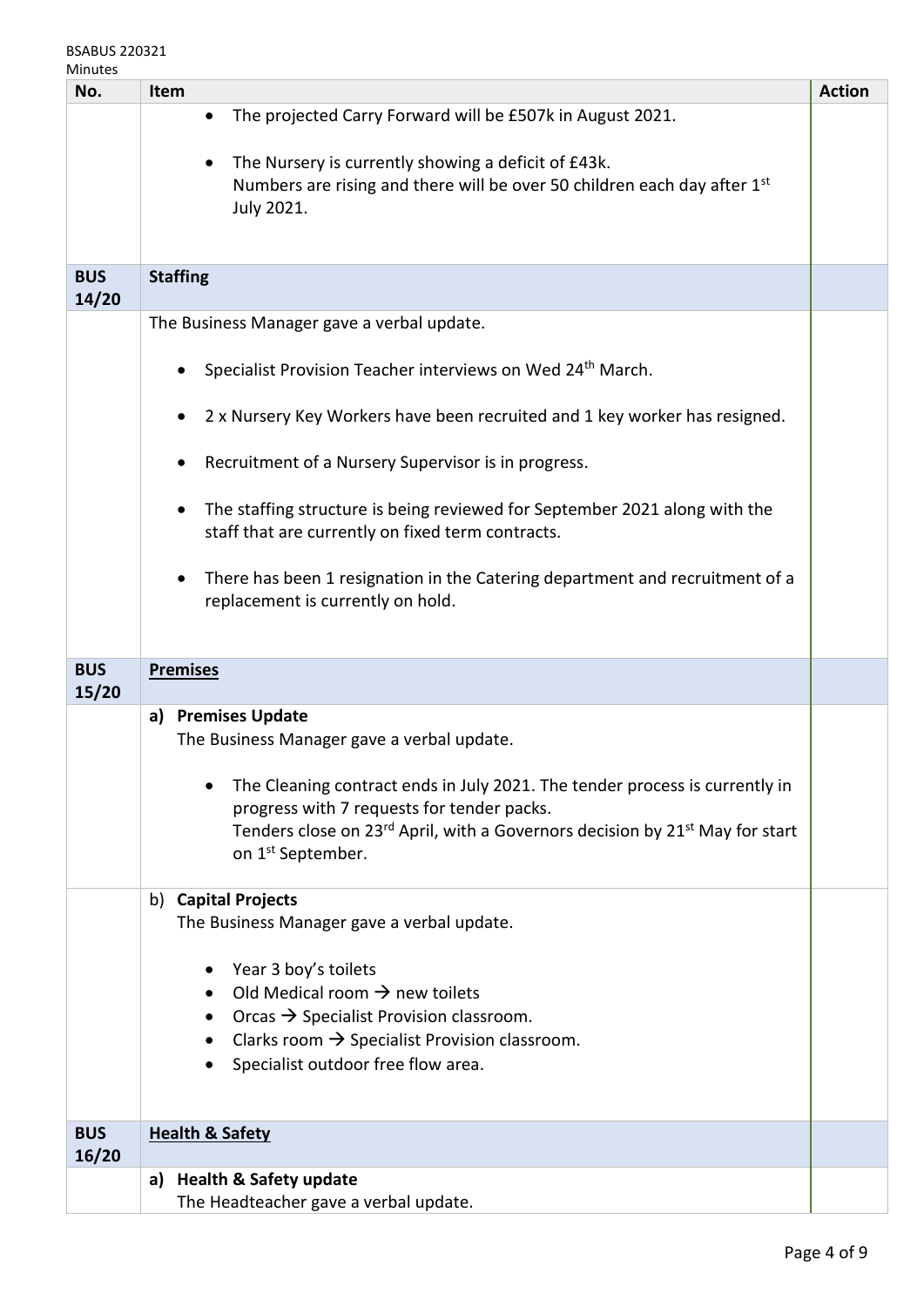| No.                 | Item                                                                                                                                                                                                                                                                                                                                                   | <b>Action</b> |
|---------------------|--------------------------------------------------------------------------------------------------------------------------------------------------------------------------------------------------------------------------------------------------------------------------------------------------------------------------------------------------------|---------------|
|                     | There has been a serious incident in the Nursery that involved a trip that required<br>Hospital treatment.<br>The Parents have requested a detailed response from the School, which the<br>Headteacher is providing.<br>The incident has been logged through the EEC Risk Assessment and Accident<br>recording package.                                |               |
| <b>BUS</b><br>17/20 | <b>Themed Policies</b>                                                                                                                                                                                                                                                                                                                                 |               |
|                     | <b>Policy Grid</b><br>a)<br>The clerk reviewed the Policies relating to the BUS theme.<br>b) Policies for Approval<br><b>Complaints Procedure</b><br>i.<br>Stuart Clowes proposed that Governors approve the Complaints Procedure.<br>Seconded by Colin Driscoll and approved by all present.<br><b>Abstentions: 0</b><br><b>For: 13</b><br>Against: 0 |               |
|                     | <b>Governor Meeting - Final Section</b><br><b>Chaired by Rob Sutherland (Vice Chair of Governors)</b>                                                                                                                                                                                                                                                  |               |
| G60/20              | <b>Minutes of Previous Meeting</b>                                                                                                                                                                                                                                                                                                                     |               |
|                     | Helen Keast proposed that Governors approve the minutes of the meeting 8th<br>February 2021. Seconded by Craig Harris and approved by all present.<br><b>For: 13</b><br><b>Abstentions: 0</b><br>Against: 0<br>[Governors not present at the meeting abstained from approving the minutes]                                                             |               |
| G61/20              | <b>Papers for Information</b>                                                                                                                                                                                                                                                                                                                          |               |
|                     | None                                                                                                                                                                                                                                                                                                                                                   |               |
| G62/20              | <b>Matters Arising</b>                                                                                                                                                                                                                                                                                                                                 |               |
|                     | <b>Annual Safeguarding Audit</b><br>a)<br>Stuart Clowes reported that he had reviewed the Governance section of the Audit<br>circulated with the papers for this meeting with the Headteacher and Business<br>Manager.                                                                                                                                 |               |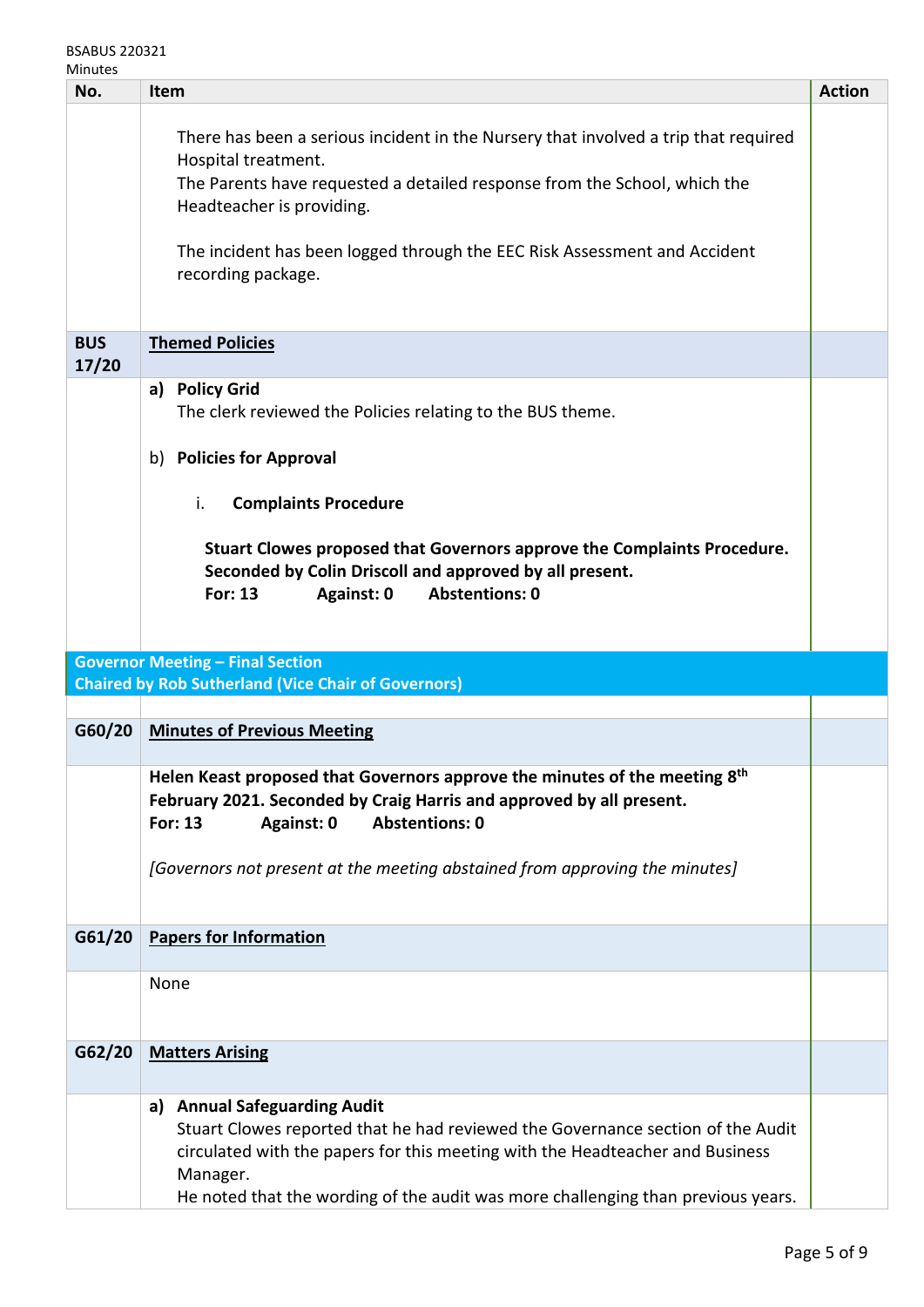| No.    | <b>Item</b>                                                                                                                                                                                                                                                                                                                                                   | <b>Action</b> |
|--------|---------------------------------------------------------------------------------------------------------------------------------------------------------------------------------------------------------------------------------------------------------------------------------------------------------------------------------------------------------------|---------------|
|        | The statements of fact and culture of safeguarding messaging were tested with a<br>representative sample of staff members.<br>He was happy to report that the School had received a "Clean Audit".                                                                                                                                                            |               |
|        |                                                                                                                                                                                                                                                                                                                                                               |               |
| G53/20 | <b>Governors Visits and Training</b>                                                                                                                                                                                                                                                                                                                          |               |
|        | a) Governors Visits' to School<br>JS - Regular meeting with Headteacher.<br>CD - Admissions committee<br>The Headteacher noted that there are currently only 49 children in reception for<br>September 2021. The trend of lower numbers is set to continue until 2024 for all<br>schools in the Street area.<br>b) Engagement with Senior and Subject leaders |               |
|        | The Curriculum Intent session will take place on 27 <sup>th</sup> April at 1.00pm.<br>An invite will be sent to all governors and the statements will be circulated prior<br>to the meeting.                                                                                                                                                                  |               |
|        | c) Governor Training<br>DD - Part 2 induction<br>AW - Part 2 induction<br>$MH - Part 2 induction$<br>GJ - Clerks Briefing                                                                                                                                                                                                                                     |               |
| G64/20 | <b>Procedural Matters</b>                                                                                                                                                                                                                                                                                                                                     |               |
|        | <b>Clerks Briefing</b><br>a)<br>The Clerk highlighted the main points of the Briefing notes circulated with the<br>papers for this meeting.                                                                                                                                                                                                                   |               |
| G65/20 | Date, time, and place of the next meeting                                                                                                                                                                                                                                                                                                                     |               |
|        | The next meeting of the Board of Governors will be on<br>Monday 26 <sup>th</sup> April 2021 - MTaL<br>Via Microsoft Teams<br>All meetings will start at 6.00pm                                                                                                                                                                                                |               |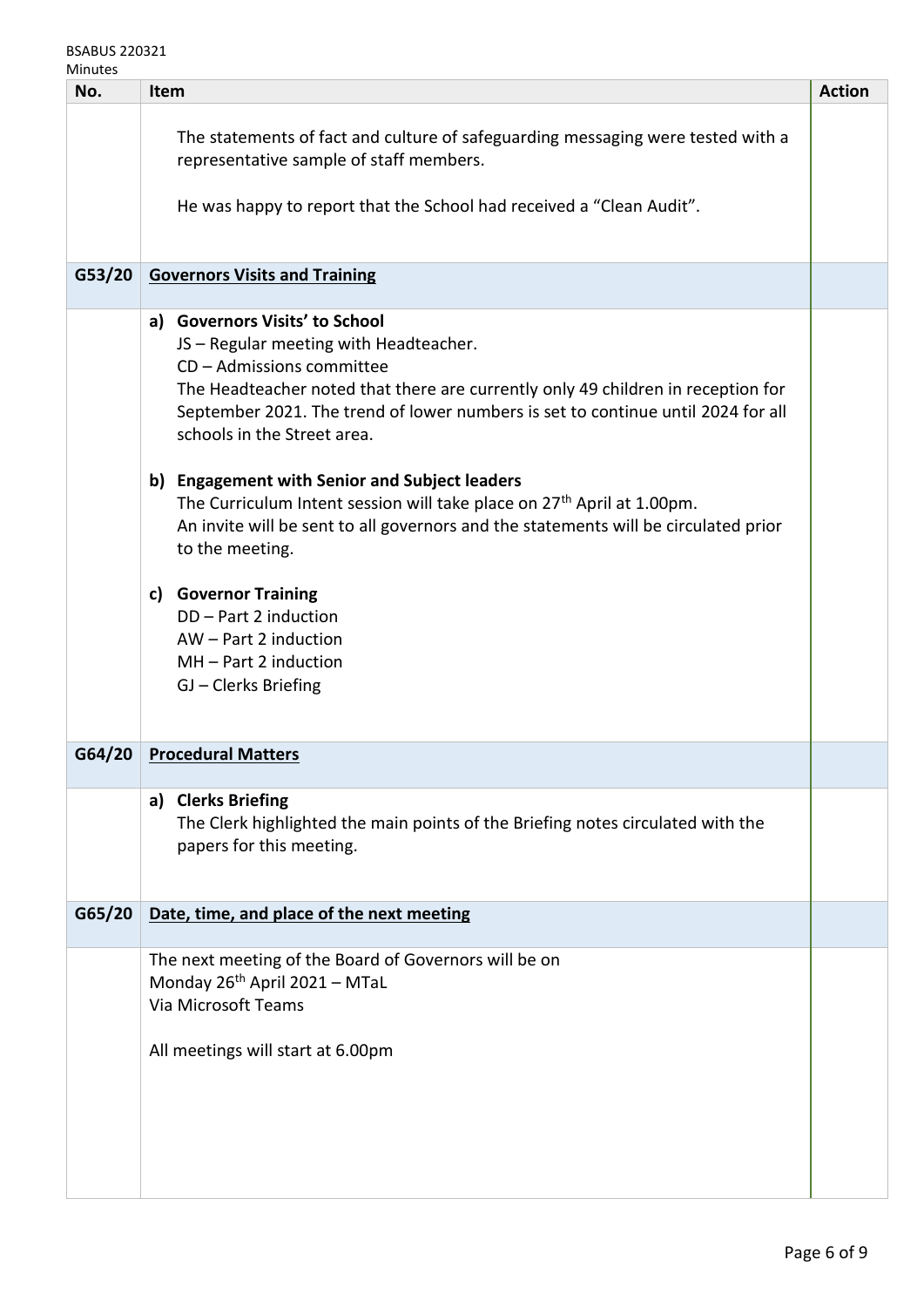| No.                  | <b>Action</b><br>Item    |                                                                                                |  |  |  |
|----------------------|--------------------------|------------------------------------------------------------------------------------------------|--|--|--|
| <b>Audit Section</b> |                          |                                                                                                |  |  |  |
|                      |                          | <b>Chaired by Rob Sutherland (Business Lead)</b>                                               |  |  |  |
|                      |                          | This section excludes members of School staff - other than the Accounting Officer and Business |  |  |  |
| <b>Manager</b>       |                          |                                                                                                |  |  |  |
| <b>BUS</b>           | <b>Internal Scrutiny</b> |                                                                                                |  |  |  |
| 18/20                |                          |                                                                                                |  |  |  |
|                      | a)                       | <b>Responsible Officers Reports</b>                                                            |  |  |  |
|                      |                          | There were no reports in this term                                                             |  |  |  |
|                      |                          | A face to face audit meeting will be conducted during the Easter holiday.                      |  |  |  |
|                      |                          |                                                                                                |  |  |  |
|                      |                          | b) Benchmarking data 2021                                                                      |  |  |  |
|                      |                          | The Business Manager highlighted that the report circulated with the papers for                |  |  |  |
|                      |                          | this meeting only accentuates the uniqueness of the school and that there are no               |  |  |  |
|                      |                          | other schools to make direct comparisons with.                                                 |  |  |  |
|                      |                          | The School is funded for 482 pupils through the General Annual Grant (GAG) with                |  |  |  |
|                      |                          | Nursery children funded separately.                                                            |  |  |  |
|                      |                          |                                                                                                |  |  |  |
|                      |                          | c) Self-Assessment Tool                                                                        |  |  |  |
|                      |                          | Governors noted the contents of the Self-Assessment report circulated with the                 |  |  |  |
|                      |                          | papers for this meeting.                                                                       |  |  |  |
|                      |                          |                                                                                                |  |  |  |
|                      |                          | d) Cost of Internal Scrutiny                                                                   |  |  |  |
|                      |                          | The Business Manager noted that Bishop Fleming were unable to provide a price                  |  |  |  |
|                      |                          | to carry out the Internal Scrutiny work as they are the Academies External                     |  |  |  |
|                      |                          | Auditors.                                                                                      |  |  |  |
|                      |                          |                                                                                                |  |  |  |
|                      |                          | SSE will be carrying out this work as part on next year's Audit programme.                     |  |  |  |
|                      |                          |                                                                                                |  |  |  |
|                      |                          |                                                                                                |  |  |  |
| <b>BUS</b>           | <b>Risk</b>              |                                                                                                |  |  |  |
| 19/20                |                          |                                                                                                |  |  |  |
|                      |                          | a) Risk Register                                                                               |  |  |  |
|                      |                          | The Business Manager noted that the updated Risk Register for 2021-22 will be                  |  |  |  |
|                      |                          | discussed at future meetings.                                                                  |  |  |  |
|                      |                          |                                                                                                |  |  |  |
|                      |                          | It was noted that Risks that arise in other areas will be discussed at the relevant            |  |  |  |
|                      |                          | themed meetings.                                                                               |  |  |  |
|                      |                          |                                                                                                |  |  |  |
| G66/20               |                          | <b>Any Other Business</b>                                                                      |  |  |  |
|                      |                          |                                                                                                |  |  |  |
|                      |                          | <b>CONFIDENTIAL - Service Restructure</b>                                                      |  |  |  |
|                      |                          | The Headteacher highlighted that the Business Case circulated with the papers for this         |  |  |  |
|                      |                          | meeting outlined the proposal to reduce the number of PE Leaders from 3 to 2.                  |  |  |  |
|                      |                          |                                                                                                |  |  |  |
|                      |                          | The service was started last year but the Covid-19 pandemic has meant that there has           |  |  |  |
|                      |                          | not been enough income to support the salary costs.                                            |  |  |  |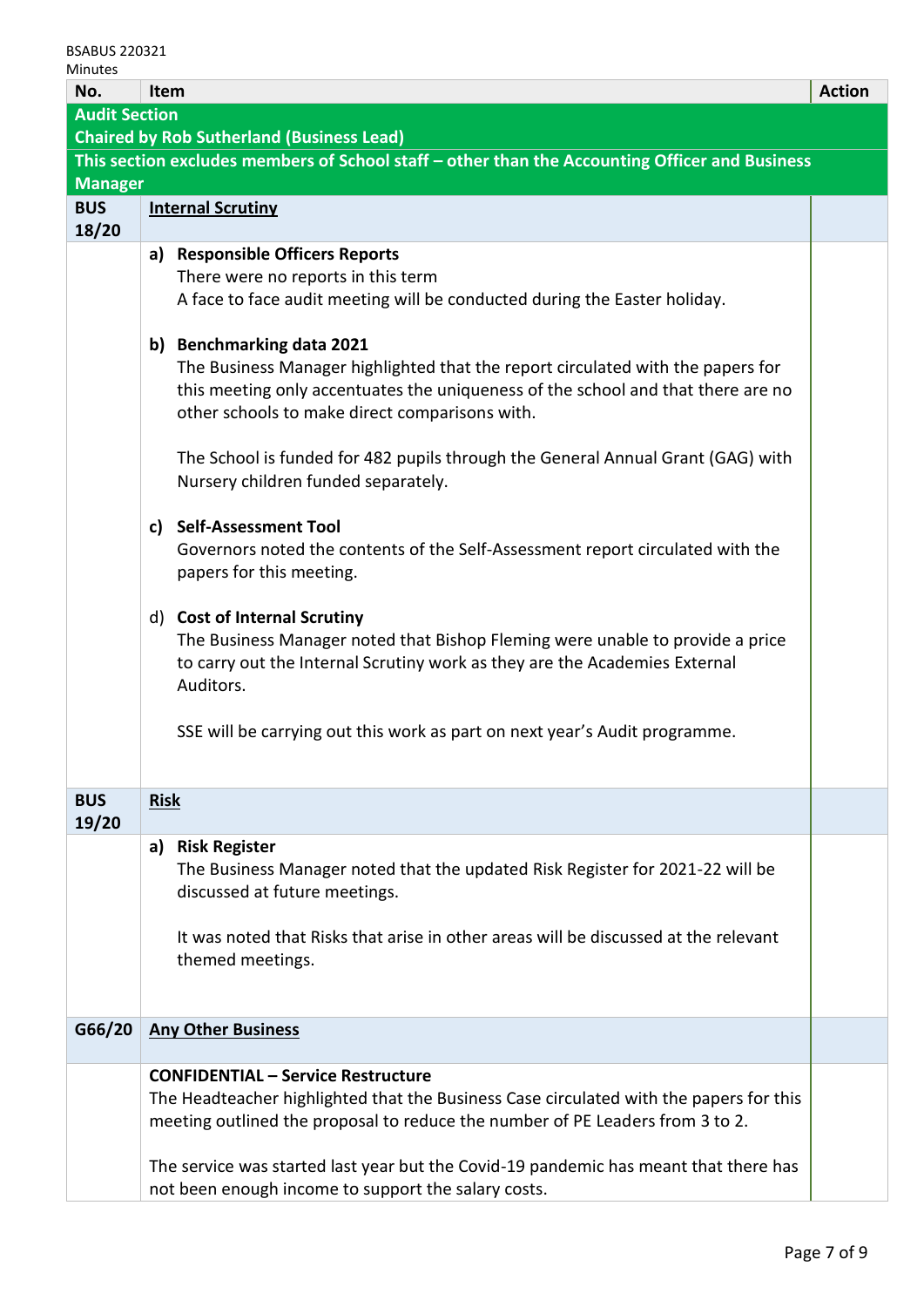#### BSABUS 220321 **Minutes**

| Item |                                                                                                                                                                                                                                                                           | <b>Action</b>                                                                                                                                                                                                                                                                                                                    |
|------|---------------------------------------------------------------------------------------------------------------------------------------------------------------------------------------------------------------------------------------------------------------------------|----------------------------------------------------------------------------------------------------------------------------------------------------------------------------------------------------------------------------------------------------------------------------------------------------------------------------------|
|      |                                                                                                                                                                                                                                                                           |                                                                                                                                                                                                                                                                                                                                  |
|      |                                                                                                                                                                                                                                                                           |                                                                                                                                                                                                                                                                                                                                  |
|      |                                                                                                                                                                                                                                                                           |                                                                                                                                                                                                                                                                                                                                  |
|      | It was noted that the Redundancy Procedure in use was adopted under the<br>adoption of all Somerset HR policies.                                                                                                                                                          |                                                                                                                                                                                                                                                                                                                                  |
|      | Rob Sutherland proposed that the Power of Dismissal be delegated to the<br>Headteacher. Seconded by Craig Harris and approved by all present.<br>For: 10:<br>Against: 0<br><b>Abstentions: 0</b>                                                                          |                                                                                                                                                                                                                                                                                                                                  |
|      | Craig Harris proposed that the Staff Group to be considered for redundancy are<br>the PE Leaders. Seconded by Alex Tedford and approved by all present<br><b>For: 10</b><br>Against: 0<br><b>Abstentions: 0</b>                                                           |                                                                                                                                                                                                                                                                                                                                  |
|      | Helen Keast proposed that the Scale of Reduction be one person. Seconded by<br>Clare Bolton and approved by all present.<br><b>For: 10</b><br>Against: 0<br><b>Abstentions: 0</b>                                                                                         |                                                                                                                                                                                                                                                                                                                                  |
|      | In the case where a selection process is needed colleagues will be asked to<br>complete a proforma detailing their qualifications, knowledge and experience. A<br>scoring system will be used.                                                                            |                                                                                                                                                                                                                                                                                                                                  |
|      | Adi Whatling proposed that the above Selection Criteria be used. Seconded by<br>Rob Sutherland and approved by all present.<br><b>For: 10</b><br><b>Abstentions: 0</b><br>Against: 0                                                                                      |                                                                                                                                                                                                                                                                                                                                  |
| f)   | <b>Appeals Committee</b><br>Rob Sutherland proposed that the appeals committee will meet between 23rd<br>June and 6 <sup>th</sup> July 2021 if required. Seconded by Helen Keast and approved by all<br>present.<br><b>For: 10</b><br><b>Abstentions: 0</b><br>Against: 0 |                                                                                                                                                                                                                                                                                                                                  |
| g)   | <b>Date of Dismissal</b><br>Craig Harris proposed that the date of dismissal be between 24 <sup>th</sup> June and 7 <sup>th</sup><br>July 2021. Seconded by Alex Tedford and approved by all present.<br><b>For: 10</b><br>Against: 0<br><b>Abstentions: 0</b>            |                                                                                                                                                                                                                                                                                                                                  |
|      |                                                                                                                                                                                                                                                                           |                                                                                                                                                                                                                                                                                                                                  |
|      |                                                                                                                                                                                                                                                                           |                                                                                                                                                                                                                                                                                                                                  |
|      |                                                                                                                                                                                                                                                                           | This restructure will not impact on the school day work on PE.<br>Governing Body Decisions based on the report received from the Headteacher.<br>a) Redundancy Procedure<br>b) Power of Dismissal<br>c) Staff Groups<br>d) Scale of Reduction<br>e) Selection Criteria<br>The Chair thanked everybody for attending the meeting. |